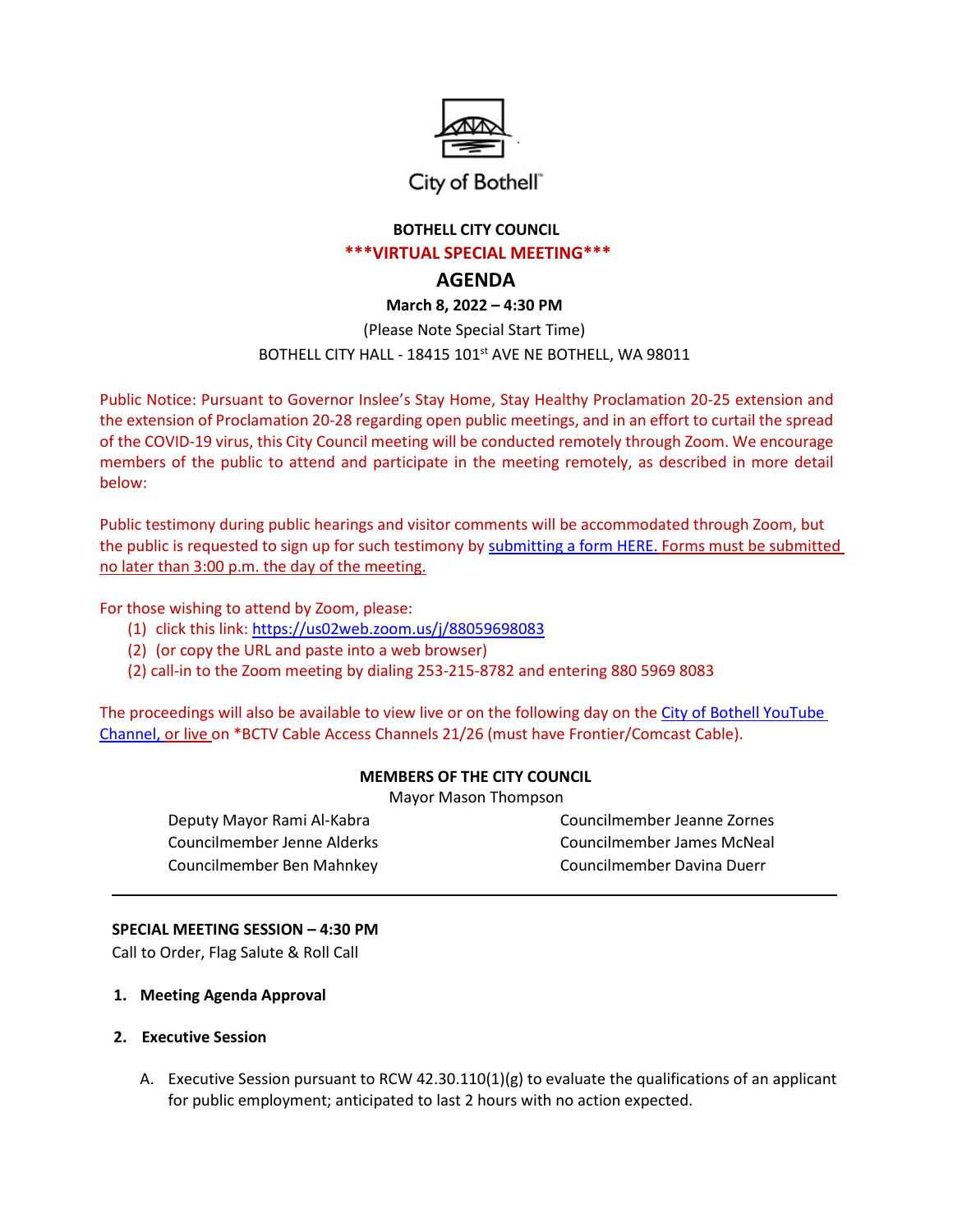#### **3. Presentations, Reports, & Briefings** (start time 6:30 PM)

Pgs. 3-4 a. Proclamation: 50<sup>th</sup> Anniversary – Evergreen [Health – Stephanie Lizza to accept](#page-2-0) Pgs. 5-6 b. [Proclamation: Support for Ukraine](#page-4-0)

#### **4. Visitor Comment**

Those testifying or providing visitor comment will be limited to 3 minutes. Attendees will be muted and not audible to the Council except during times they are designated to speak.

If you wish to comment (either in writing or verbally) please [submit a form HERE](http://www.ci.bothell.wa.us/FormCenter/City-Clerk-15/Remote-Public-Comment-SignUp-209) by **3:00 PM (day of the meeting).** All comments will be made part of the record.

#### **5. Discussion/Update Items/Other**

Pgs. 7-130 a. AB # 22-037 - Board and Commission Interviews [Recommended Action: No action is expected this evening. Council will make appointmen](#page-6-0)ts to the various Boards & Commissions at its regular meeting on March 15, 2022.

#### **6. Adjourn**

#### CERTIFICATE:

I hereby certify that the above agenda was posted on 3/3/2022 by 5:00 PM on the official website and bulletin board at Bothell City Hall, 18415 101<sup>st</sup> Avenue NE, Bothell, WA, 98011, in accordance with RCW 42.30.077, at least 24 hours in advance of the published start time of themeeting.

/s/ Laura Hathaway, CMC, City Clerk

**SPECIAL ACCOMODATIONS**: The City of Bothell strives to provide accessible meetings for people with disabilities. If special accommodations are required, please contact the ADA Coordinator at (425) 806- 6151 at least one day prior to the meeting.

Copies of agenda bills and attachments listed in this agenda may be obtained from the City Clerk's Office the Friday before themeeting.

\*Bothell City Council meetings are aired live on Bothell Community Television (BCTV) Channel 21/26 (Comcast/Frontier) (available to Comcast and Frontier Cable customers within Bothell City limits). Meetings are generally replayed according to the following schedule (subject to change): Wednesday following the meeting at 10 a.m.; Friday, Saturday and Sunday following the meeting at 10 a.m. and 7 PM. City Council and Planning Commission meetings and the BCTV schedule are viewable online at [www.bothellwa.gov](http://www.bothellwa.gov/)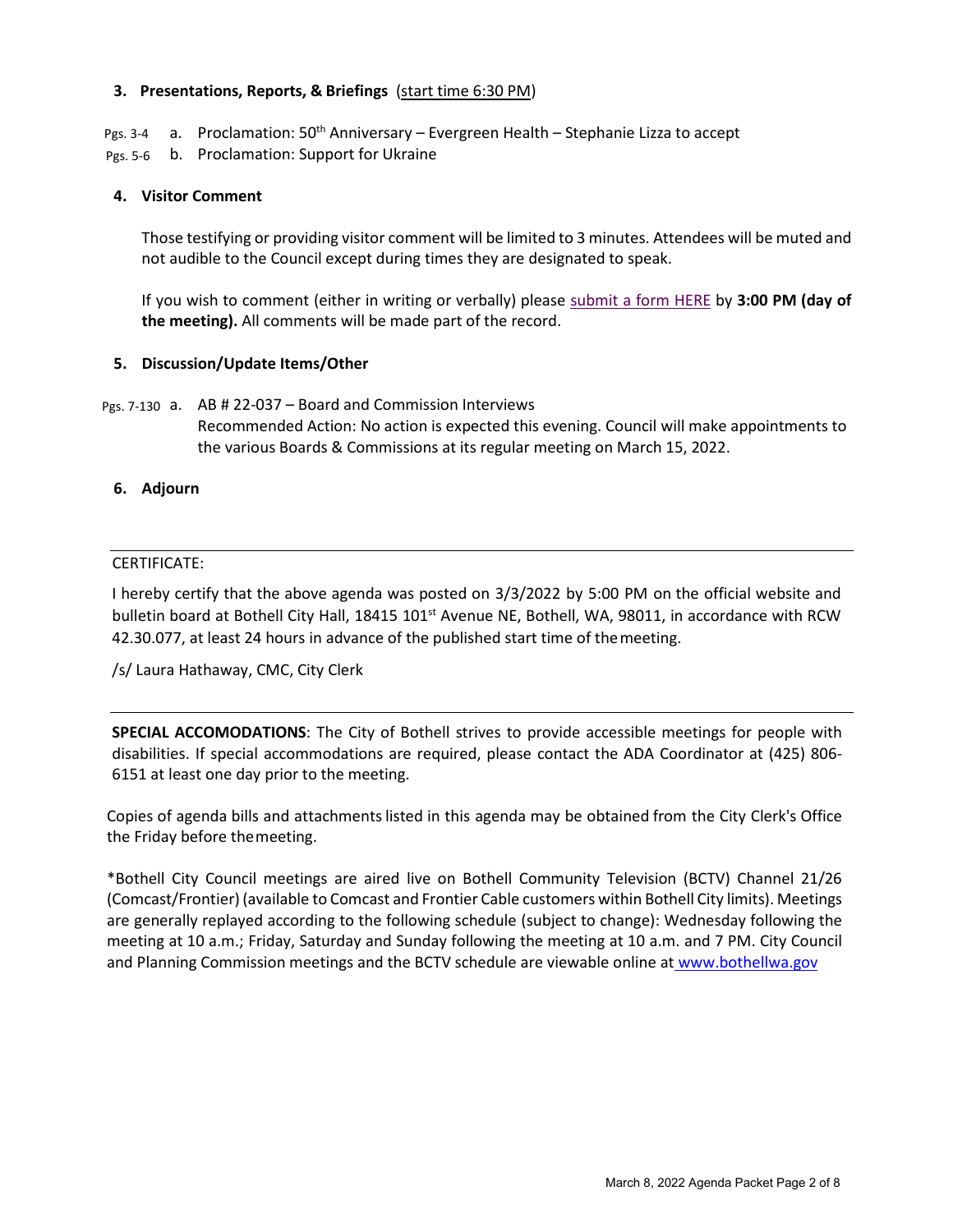

# <span id="page-2-0"></span>**PROCLAMATION**

## **50th Anniversary – EvergreenHealth**

**Whereas**, on November 7, 1967, residents of the City of Bothell and Northeast King County voted to form King County Public Hospital District No. 2 to provide hospital and health care services to the community, and

**Whereas**, Evergreen General Hospital opened its doors on March 9, 1972 and for the past 50 years has advanced the health of the community it serves through its dedication to high quality, safe, compassionate, and cost-effective health care, and

**Whereas**, EvergreenHealth is governed by a publicly elected Board of Commissioners, and

**Whereas**, EvergreenHealth provided exceptional care and service to patients and our community during the ongoing COVID-19 pandemic, and

**Whereas**, EvergreenHealth is committed to consistent, year-over-year superior clinical performance across a broad spectrum of care as evidenced by its recognition from Healthgrades as one of America's 50 Best Hospitals, placing it among the top 1% of hospitals in the U.S., and

**Whereas**, the EvergreenHealth medical staff is made up of over 1,100 providers, serving the community with cutting edge medical care in 70 medical specialties, and

**Whereas**, EvergreenHealth is committed to advancing the health and wellbeing of the residents of the City of Bothell.

**Now, therefore**, I, Mason Thompson, Mayor of the City of Bothell, do herby proclaim March 9, 2022 as EvergreenHealth Day, and encourage all citizens to join me in recognizing EvergreenHealth for 50 years of dedicated service to our community, enriching the health and well-being of every life it touches.

Signed this 8th day of March, 2022

Mason Thompson, Mayor

\_\_\_\_\_\_\_\_\_\_\_\_\_\_\_\_\_\_\_\_\_\_\_\_\_\_\_\_\_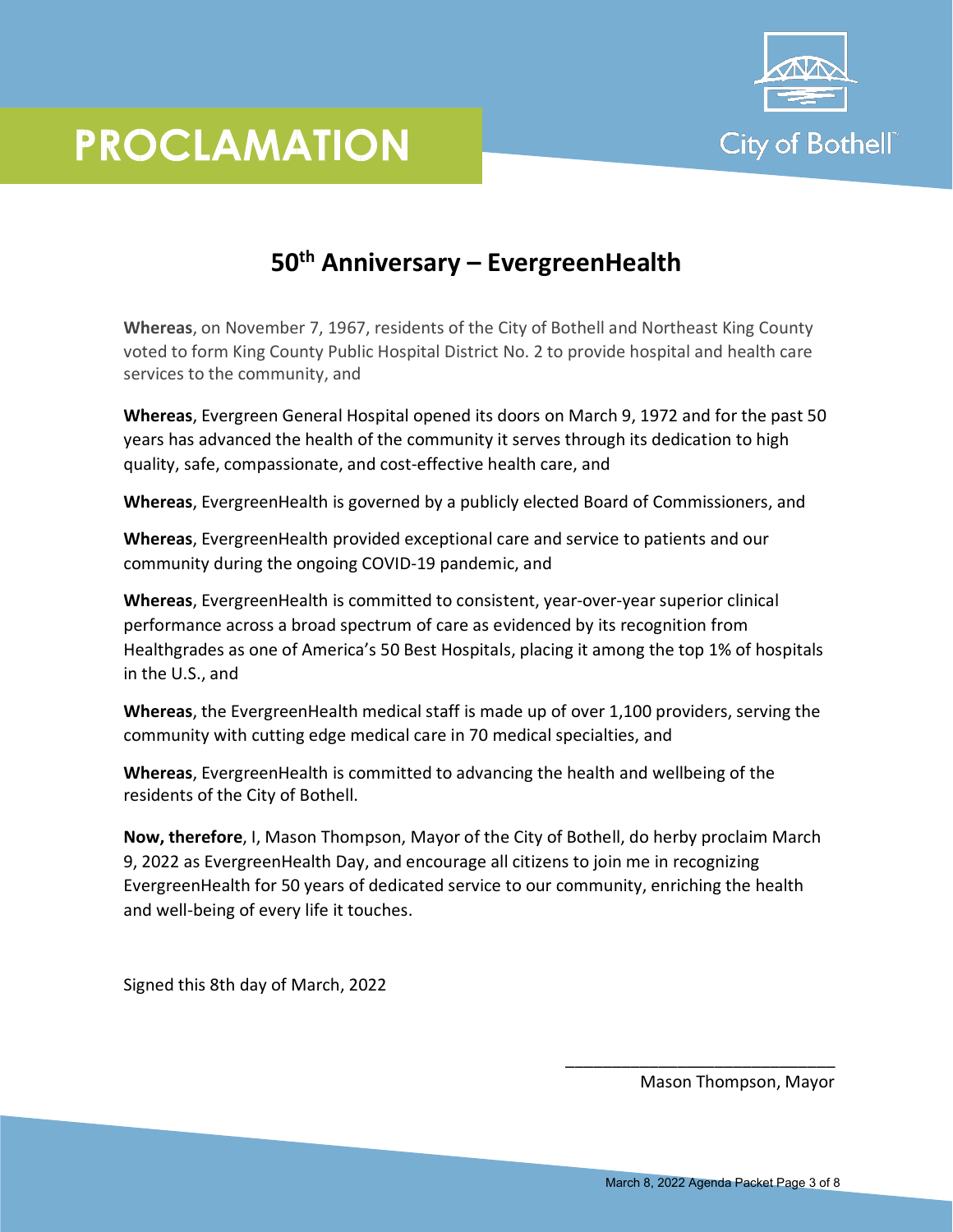# (This page intentionally left blank)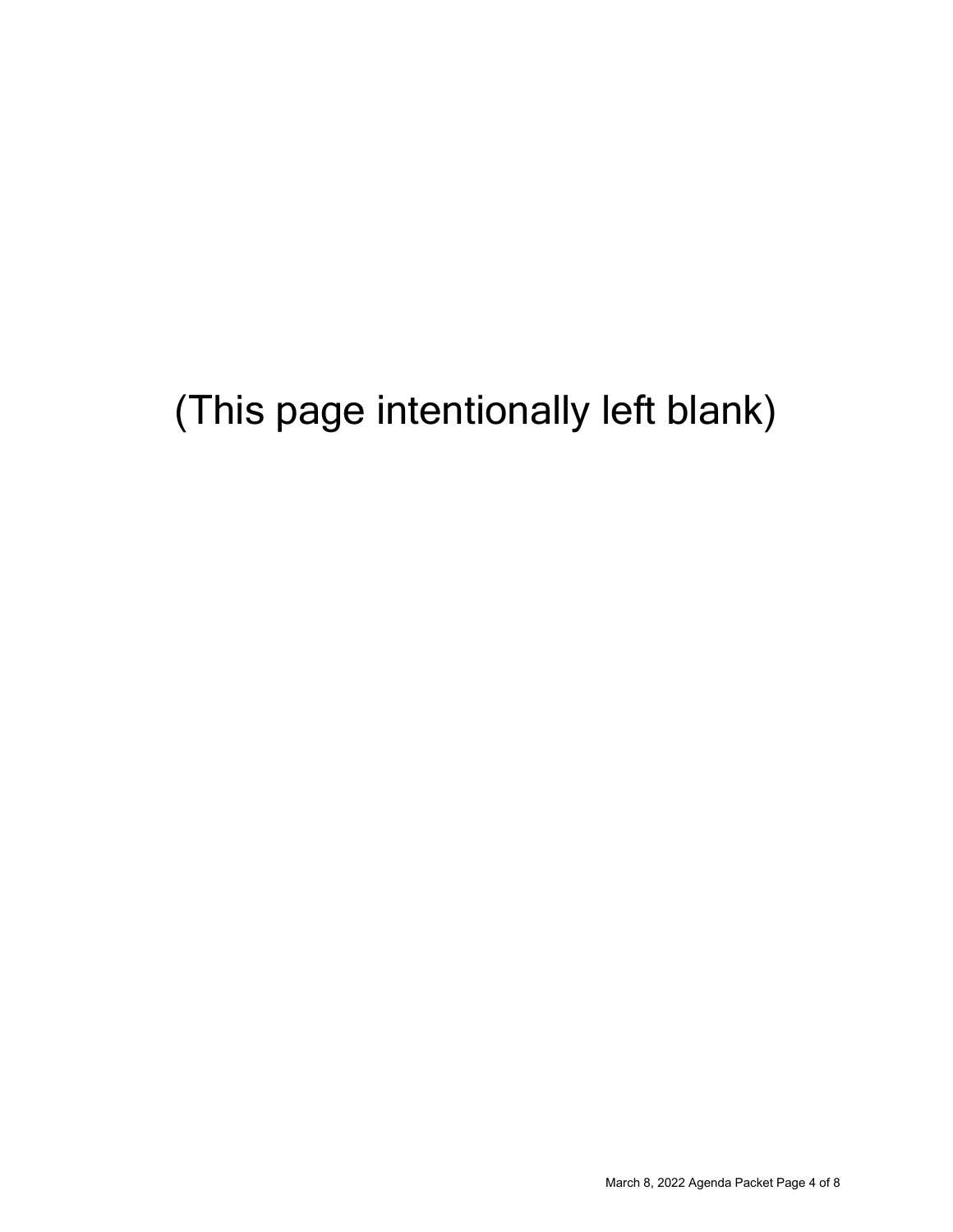

# <span id="page-4-0"></span>**PROCLAMATION**

## **Support for Ukraine**

**WHEREAS**, on February 23rd, Russian President Vladimir Putin sent troops to invade the sovereign nation of Ukraine in an unprovoked and deeply disturbing attack; and

**WHEREAS**, Washington State is home to over 70,000 Ukrainian Americans and is one of six states with the highest number of Ukrainian immigrants; and

**WHEREAS**, Americans with Ukrainian heritage living in our state and in Bothell have enriched our community and have been part of our cultural fabric for decades, making significant contributions to the City at large; and

**WHEREAS**, Ukraine the country and its people are enduring threats to their safety and security; and

**WHEREAS**, our thoughts are with the Ukrainian people as they endure this violence, and with the Russian people standing against it.

**NOW, THEREFORE**, I, Mason Thompson, do hereby proclaim that the City of Bothell stands with our Ukrainian community and encourage all residents to join me in solidarity with the Ukrainian community at home and abroad. The City is committed to, and believes in the peaceful dignity, equality, and civil rights of all people.

Signed this 8<sup>th</sup> day of March, 2022.

Mason Thompson, Mayor

\_\_\_\_\_\_\_\_\_\_\_\_\_\_\_\_\_\_\_\_\_\_\_\_\_\_\_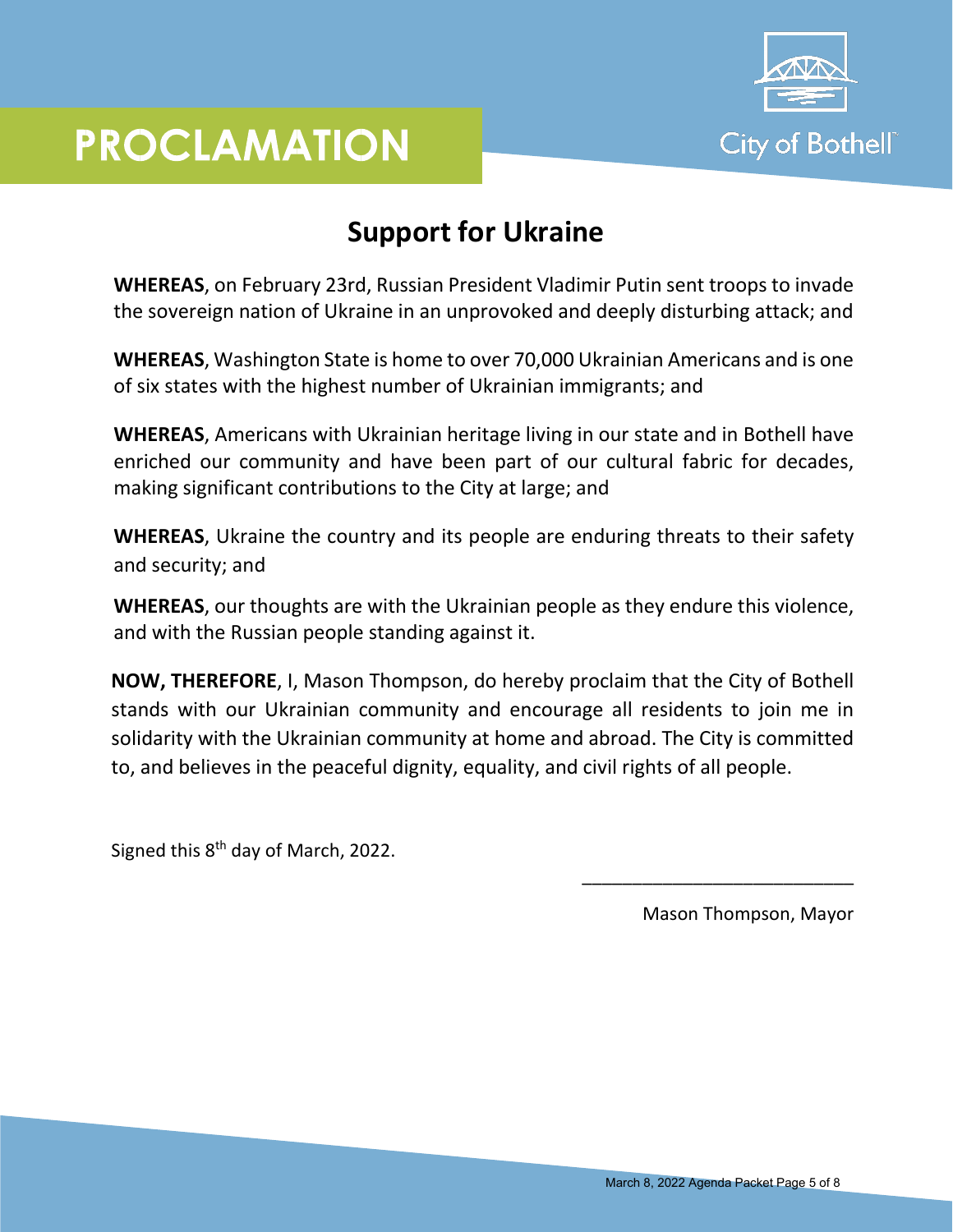# (This page intentionally left blank)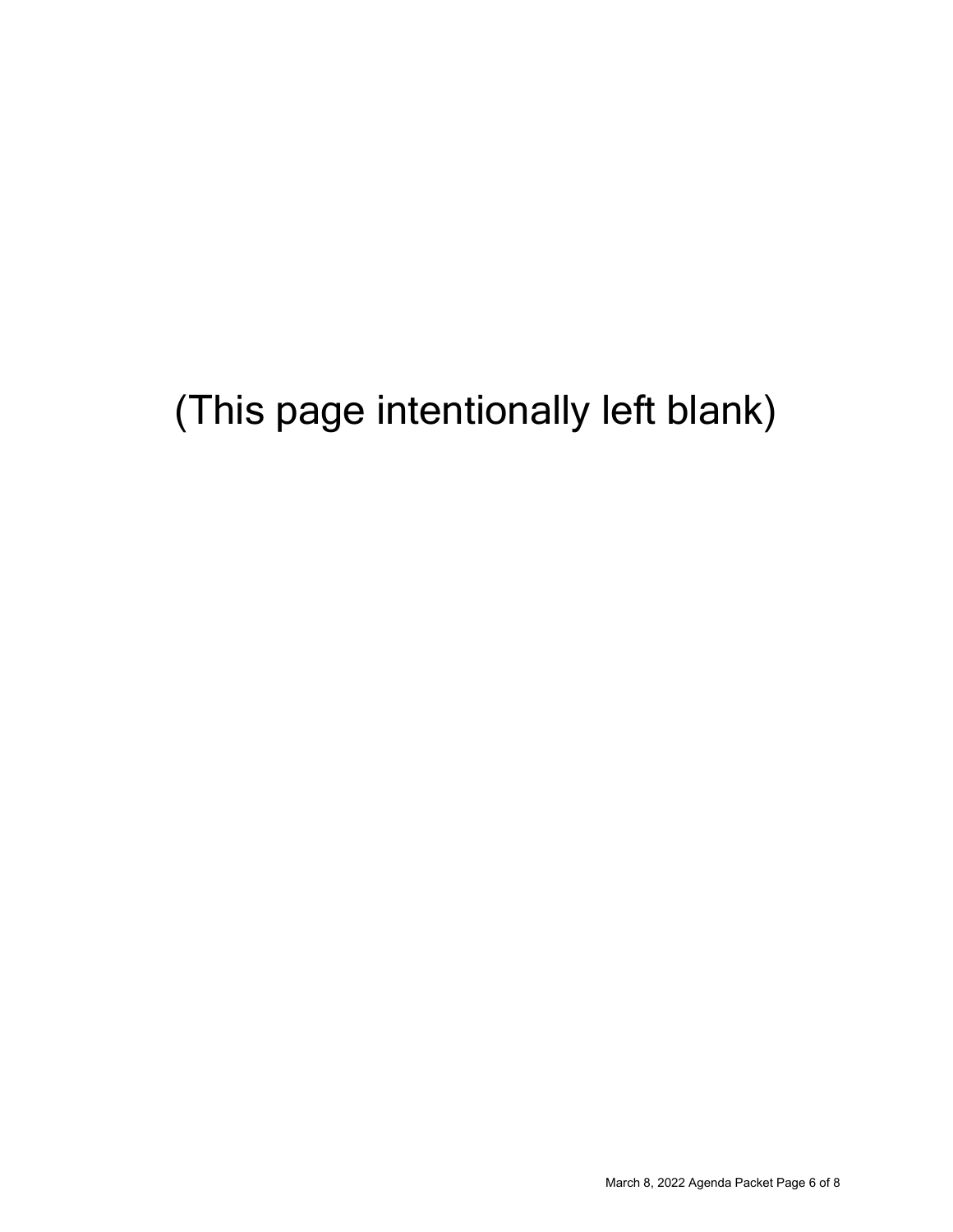<span id="page-6-0"></span>

| TO:                              | Mayor Thompson and Members of the Bothell City Council                                                                                                                                                                                                                                                                                                                                                                                                                                                                                                                                                                                                                                                                                                                                                                                                                                                                                                                                                                                                                                                                                                                                                                                                                                                                                                                                                                                                                                                                      |
|----------------------------------|-----------------------------------------------------------------------------------------------------------------------------------------------------------------------------------------------------------------------------------------------------------------------------------------------------------------------------------------------------------------------------------------------------------------------------------------------------------------------------------------------------------------------------------------------------------------------------------------------------------------------------------------------------------------------------------------------------------------------------------------------------------------------------------------------------------------------------------------------------------------------------------------------------------------------------------------------------------------------------------------------------------------------------------------------------------------------------------------------------------------------------------------------------------------------------------------------------------------------------------------------------------------------------------------------------------------------------------------------------------------------------------------------------------------------------------------------------------------------------------------------------------------------------|
| <b>FROM:</b>                     | Laura Hathaway, City Clerk                                                                                                                                                                                                                                                                                                                                                                                                                                                                                                                                                                                                                                                                                                                                                                                                                                                                                                                                                                                                                                                                                                                                                                                                                                                                                                                                                                                                                                                                                                  |
| DATE:                            | March 8, 2022                                                                                                                                                                                                                                                                                                                                                                                                                                                                                                                                                                                                                                                                                                                                                                                                                                                                                                                                                                                                                                                                                                                                                                                                                                                                                                                                                                                                                                                                                                               |
| <b>SUBJECT:</b>                  | <b>Board and Commission Interviews</b>                                                                                                                                                                                                                                                                                                                                                                                                                                                                                                                                                                                                                                                                                                                                                                                                                                                                                                                                                                                                                                                                                                                                                                                                                                                                                                                                                                                                                                                                                      |
| <b>DISCUSSION:</b>               | The City of Bothell has nine Boards and Commissions (B/C) that serve the City in<br>an advisory capacity. Seven of these B/Cs are appointed by the City Council. Each<br>B/C has its own membership criteria/terms of service. Regular terms of service<br>for all B/Cs end on March 31; however, there are often resignations throughout<br>the year which create partial-term openings. Staff advertised for upcoming<br>openings January 24 through February 18, 2022. Some of those openings<br>included Salary Commission, LEOFF 1 and Civil Service, which have different<br>appointment criteria and will be addressed separately. It did not include the<br>Shorelines Board as there were no openings.<br>Council will interview for the following openings:<br>$\triangleright$ Library Board - 1 full-term opening / 1 partial-term opening<br>$\triangleright$ Lodging Tax Advisory Committee - 2 full-term openings<br>$\triangleright$ Landmark Preservation Board – 1 partial-term opening (no applications<br>received)<br>$\triangleright$ Arts Commission – 2 full-term openings / 2 partial-term openings (1 is a<br>youth position)<br>$\triangleright$ Parks & Recreation Board - 3 full-term openings<br>$\triangleright$ Planning Commission – 2 full-term openings / 1 partial-term opening<br>Appointments are scheduled for March 15, 2022. Applicants appointed to full-<br>term positions will start on April 1, 2022. Applicants appointed to partial-term<br>openings will start immediately. |
| <b>FISCAL</b><br><b>IMPACTS:</b> | There is no fiscal impact associated with this item.                                                                                                                                                                                                                                                                                                                                                                                                                                                                                                                                                                                                                                                                                                                                                                                                                                                                                                                                                                                                                                                                                                                                                                                                                                                                                                                                                                                                                                                                        |
| <b>ATTACHMENTS:</b>              | All documents are for Council distribution only:                                                                                                                                                                                                                                                                                                                                                                                                                                                                                                                                                                                                                                                                                                                                                                                                                                                                                                                                                                                                                                                                                                                                                                                                                                                                                                                                                                                                                                                                            |